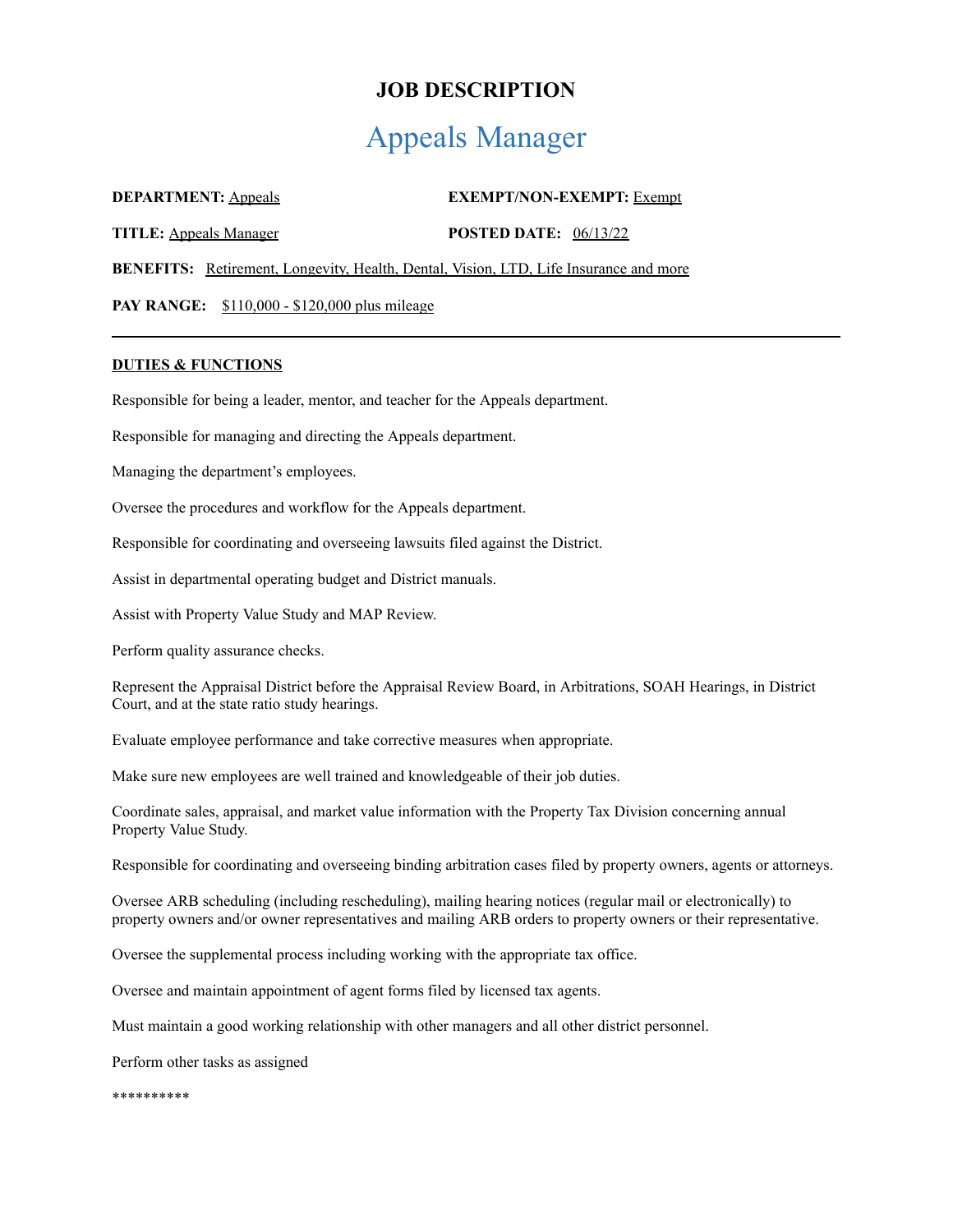# **KNOWLEDGE & SKILLS**

The Appeals Manager must have a thorough knowledge of all functions and appraisal methods of all departments, and how they fit together with DCAD procedures.

Read computer records, property cards, and all appraisal district records (i.e., maps, permits, rolls, reports, owner correspondence, taxpayer's accounting records, inter-office communications, textbooks, manuals, etc.).

Must be competent in the understanding of and ability to utilize business documents, books, records, appraisals, contracts, and any legal conditions that may have a bearing on ownership, value and taxability.

Expected to be highly effective in negotiating values with property owners and agents, and be able to successfully defend appraisal policies, methods, and value conclusions before the ARB, in court cases and to the State in connection with ratio studies and performance reviews.

Must be able to provide guidance and feedback to assigned staff and be able to distribute information and resolve issues in a professional and polite manner.

Must have strong problem solving and time management skills.

Maintain a good working relationship with the officers of the Appraisal Review Board.

#### \*\*\*\*\*\*\*\*\*\*

# **REQUIREMENTS**

Education: Bachelor's Degree.

Experience: Registered Professional Appraiser (RPA) designation. Previous managerial experience.

Must demonstrate strong leadership skills.

Must have an above average work ethic and go above and beyond for their team.

Must demonstrate an understanding and knowledge of the Texas Property Tax Code, Mass Appraisal and requirements of Uniform Standards of Professional Appraisal Practice.

Must have a reliable vehicle, valid driver's license, and liability insurance.

It is essential to have a high degree of accuracy. Appraisal and clerical errors can cause severe problems for the Appraisal District. Legal action and tax payment refunds could be a result.

Good verbal and written communication skills are essential. Must be able to communicate with other employees, the public and taxing jurisdictions on the telephone and in-person. Must be able to distribute information and resolve issues in a professional and polite manner.

Must be willing to collaborate and share ideas and experiences in a group dynamic.

Must have knowledge and desire to follow the District's cultural goals, core values and objectives.

At times, lifting of heavy boxes or equipment may be required.

Employees of the District shall not be permitted to perform any type of fee appraisal work and property tax consulting services in or out of Denton County. They are also prohibited from performing any type of real estate activity involving the personal use of the employee's real estate license or broker license within Denton County.